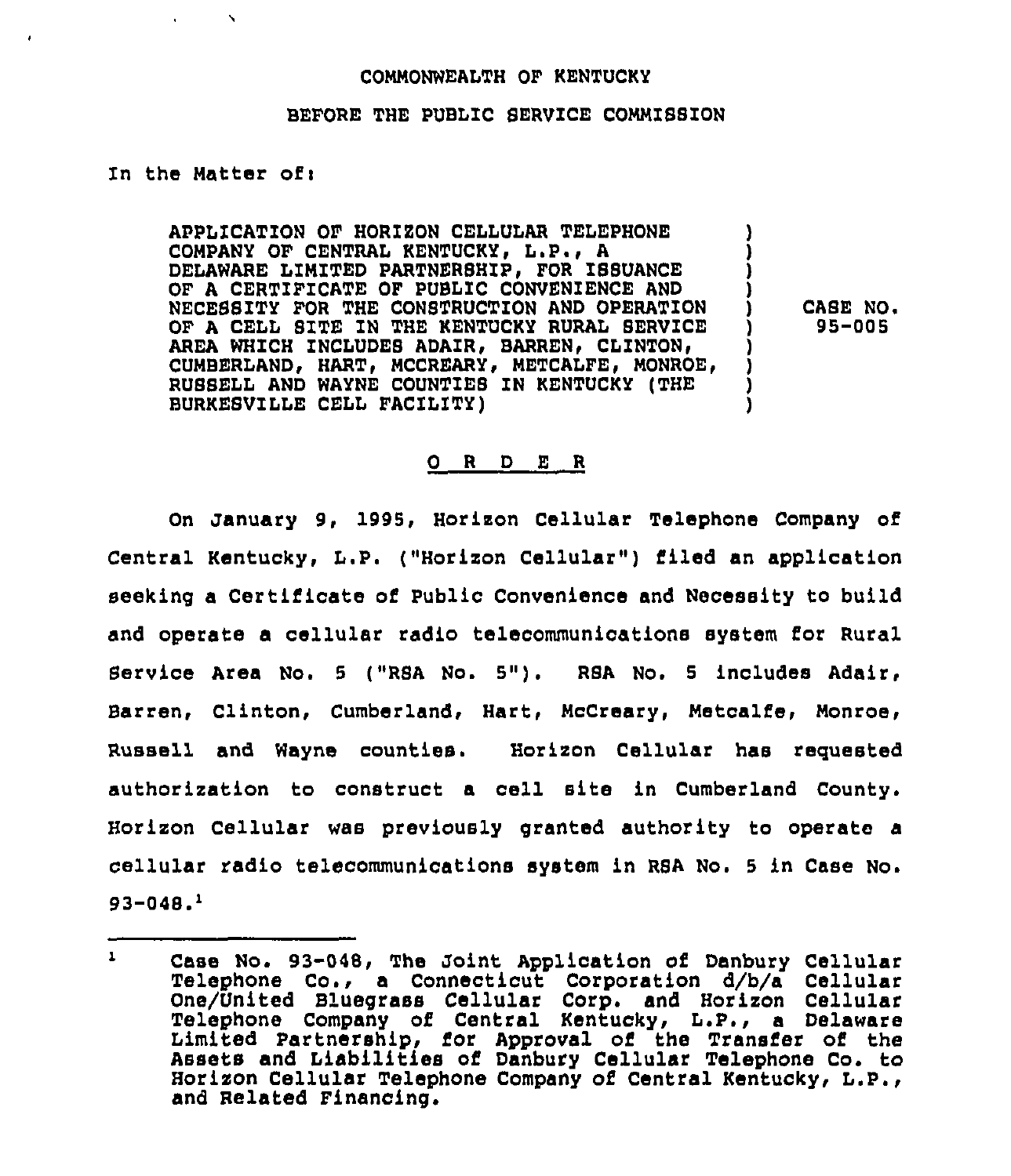The proposed cell site consists of 299-foot or less guyed antenna tower to be located at 901 Hill Street, Burkesville, Cumberland County, Kentucky ("the Burkesville cell site"). The coordinates for the Burkesville cell site are North Latitude 36° 47' 19" by West Longitude 85° 23' 19".

 $\mathbf{v} = \mathbf{v} \times \mathbf{v}$  . The  $\mathbf{v}$ 

Horizon Cellular has provided information regarding the structure of the tower, safety measures, and antenna design criteria for the Burkesville cell site. Based upon the application, the design of the tower and foundation appears to meet the criteria of the Building Officials and Code Administrators International, Inc. National Building Code with reference to earthquakes, winds, and tornadoes.

Pursuant to KRS 100.324(1), the Burkesville cell site's construction is exempt from local soning ordinances. Horixon Cellular has filed applications with the Federal Aviation Administration ("FAA") and the Kentucky Airport Zoning Commission ("KAZC") seeking approval for the construction and operation of the Burkesville cell site. These applications are still pending.

Horixon Cellular has filed notices verifying that each person who owns property or who resides within 500 Eeet of the Burkesville cell site has been notified of the pending construction. The notice solicited any comments and informed the property owners or residents of their right to intervene. To date, no intervention requests have been received.

Pursuant to KRS 278.280, the Commission is required to determine proper practices to be observed when it finds, upon

 $-2-$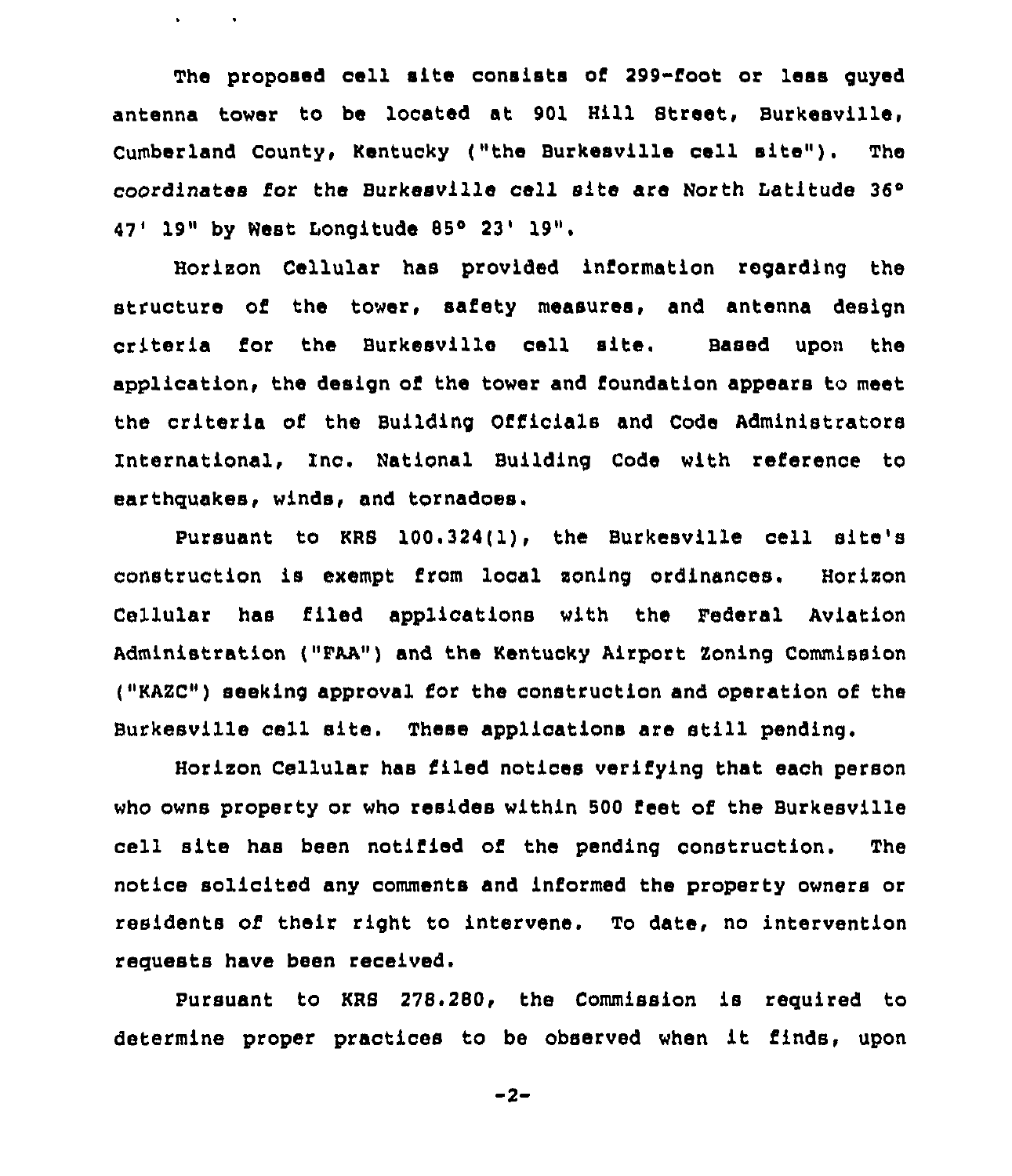complaint or on its own motion, that the facilities of any utility subject to its jurisdiction are unreasonable, unsafe, improper, or insufficient, To assist the Commission in its efforts to comply with this mandate, Hcrison Cellular should notify the Commission if it does not use this antenna tower to provide cellular radio telecommunications services in the manner set out in its application and this Order. Upon receipt of such notice, the Commission may, on its own motion< institute proceedings to consider the proper practices, including removal of the unused antenna tower, which should be observed by Horison Cellular.

The Commission, having considered the evidence of record and being otherwise sufficiently advised, finds that Horison Cellular should be granted a Certificate of Public Convenience and Necessity to construct and operate the Burkesville cell site in RBA No. <sup>5</sup> under its previously approved tariff.

IT IB THEREFORE ORDERED thati

 $\mathbf{a}^{\dagger}$  and  $\mathbf{a}^{\dagger}$  and  $\mathbf{a}^{\dagger}$ 

1. Horison Cellular be and it hereby is granted <sup>a</sup> Certificate of Public Convenience and Necessity to construct and operate the Burkesville cell site.

2. Horizon Cellular shall file a copy of the final decisions regarding its pending FAA and KABC applications for this ceil site construction within 10 days of receiving these decisions.

-3-